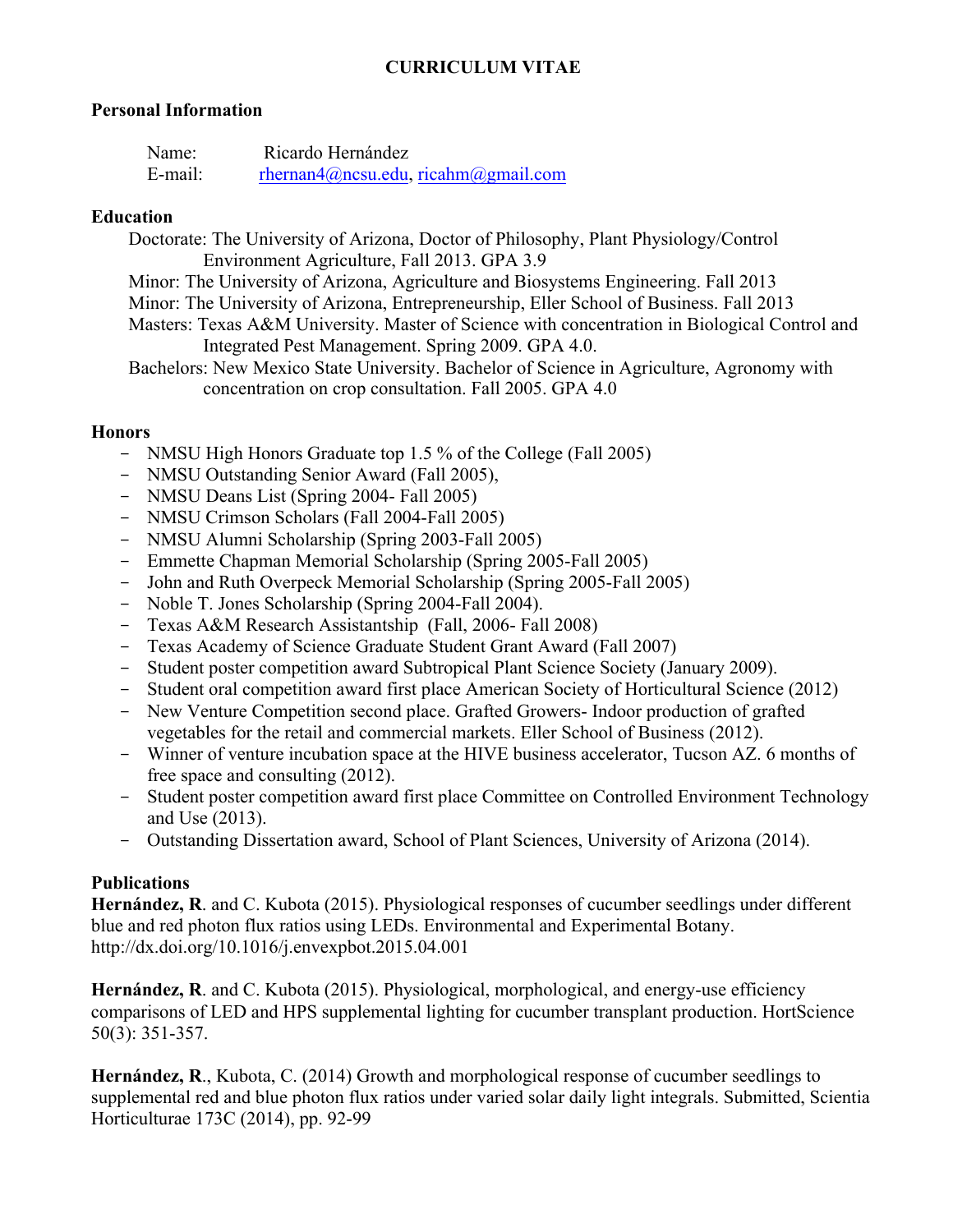**Hernández, R**., Kubota, C. (2014). LEDs supplemental lighting for vegetable transplant production: spectral evaluation and comparisons with HID technology. Acta Horticulturae. In press.

**Hernández, R**., Dragotakes, A., Kubota, C. (2014). Pulsing effects of supplemental LED lighting on cucumber seedlings. Acta Horticulturae. In press.

**Hernández, R**., Kubota, C. (2012). Tomato seedling growth and morphological responses to supplemental led lighting red:blue ratios under varied daily solar light integrals. Proceedings of the VII International symposium on light in horticultural systems. Acta Horticulturae. 956.

**Hernández, R**., Guo K., Harris M., Liu, T. X, (2011) Effects of selected insecticides on adults of two parasitoid species of *Liriomyza trifolii*: *Ganaspidium nigrimanus* (Figitidae) and *Neochrysocharis formosa* (Eulophidae). Insect Science. Vol 18: 512-520.

Liu, T. X, Kang L., Lei Z., **Hernández, R**., (2010). Recent advances in entomological research: hymenopteran parasitoids and their role in biological control of vegetable *Liriomyza* leafminers (pp. 228-243). Higher Education Press.

**Hernández, R**., Harris M., Liu, T. X, (2010) *Liriomyza* and parasitoid species on peppers in the lower rio grande valley of Texas. Southwestern Entomologist Vol 35(1):33-43.

**Hernández, R**., Harris M., Liu, T. X., (2010) Impact of insecticides on parasitoids of the leafminer, *Liromiza trifolii*, in pepper in south Texas. Journal of Insect Science. Vol 11:61.

Micheletto S.**,** Rodriguez-Uribe L, **Hernández R**,. Richins D.R., Curry, J., O'Connell, M.A.(2007). Comparative transcript profiling in roots of *Phaseolus acutifolius* and *P. vulgaris* under water deficit stress. Plant Science. Vol 179: 5.

**Hernández, R**., Rodriguez, L., O'Connell, MA (2006) Transcripts in drought stressed tepary bean roots. GenBank dbEST #EC911224 to EC911921.

## **Manuscripts under preparation**

**Hernández, R**., Kubota, C. Cucumber transplants response to supplemental LED and HID lighting in terms of plant growth rate, plant development and fixture electrical efficiency.

**Hernández, R**., Kubota, C. Growth and development of tomato and pepper seedlings under supplemental R:B photon flux and varied solar DLI.

**Hernández, R.,** Kubota, C. Comparison of supplemental LED and HID lighting in terms of tomato transplant growth and development and fixture electrical consumption.

**Hernández, R.,** Kubota, C. Morphological and growth rate effects of different supplemental lighting spectrums on four greenhouse bell pepper cultivars

## **Publications in commercial magazines**

Feature article in Urban AG-news under re-prints worth reading section http://urbanagnews.com/emag/issue-10/

## **Work Experience**

*Postdoctoral Research Associate* (September 2013 – present) School of Plant Sciences, College of Agriculture and Life Sciences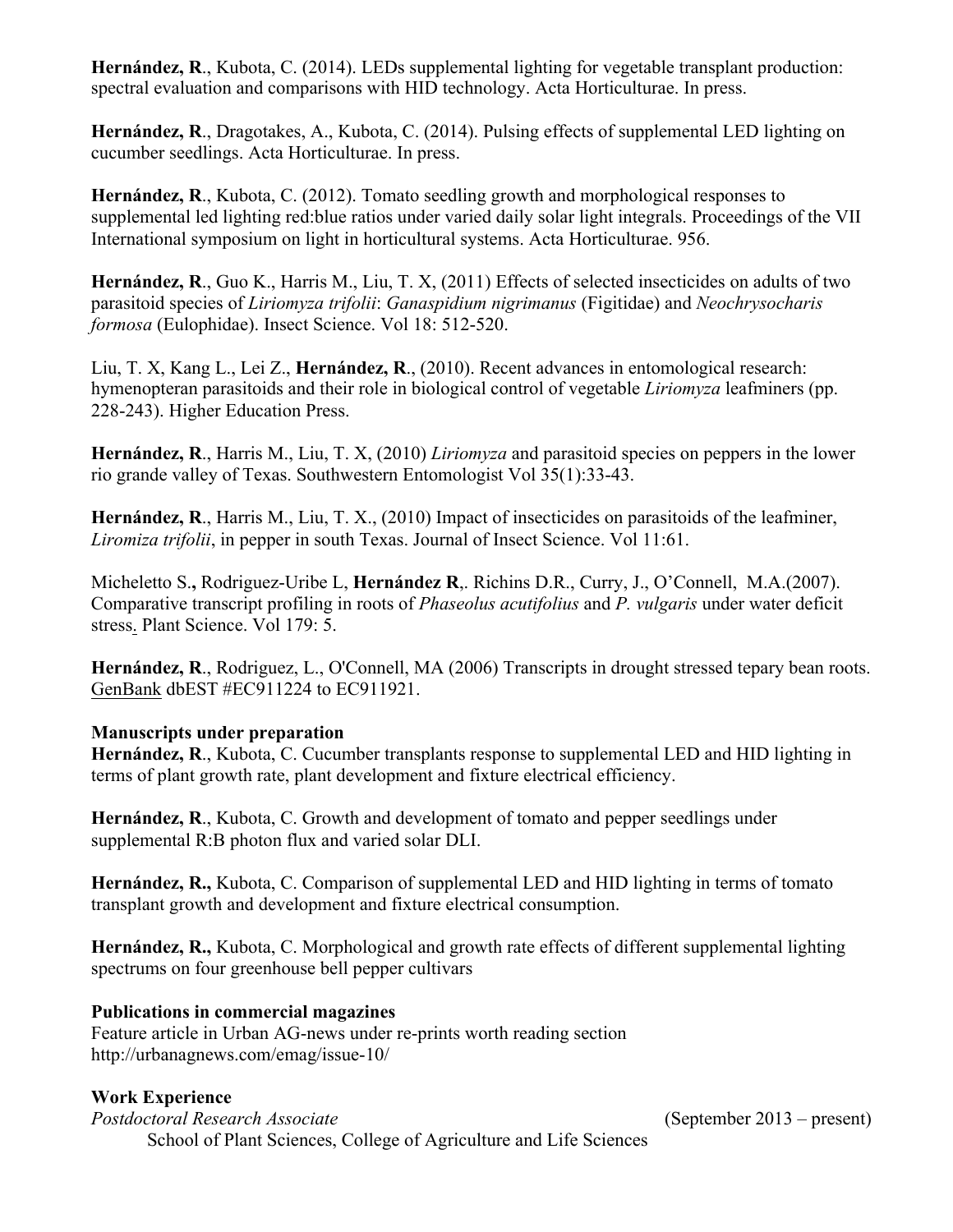Conducting research in plant physiology under controlled environment. Current project focuses on the evaluation of LED lights as supplemental and sole source technology for greenhouse crops including plant responses to spectral evaluation, and supplemental LED lighting comparison with conventional High Pressure sodium lighting.

*R&D Director/Co-founder* (September 2013 – present)

Grafted Growers LLC

A venture focused on the production of vegetable grafted plants under closed-type growing systems. Responsibilities include the development of new closed-type growing technologies and the production of high quality grafted vegetable plants, and edible greens for the retail and commercial market. In addition, the company produces unique growing techniques and technologies for different crops species. Current product line is grafted tomato transplants and edible greens sold in AZ greenhouses and retail centers.

#### *PhD student* (August 2010 – September 2013)

Dr. Chieri Kubota, Plant Sciences, University of Arizona Conducted research in the field of plant sciences and biosystems engineering under controlled environment agriculture. Training focused on environmental parameters affecting plant growth and development under controlled environment agriculture. Research focused on plant responses to new technologies of supplemental LED lighting

#### *Crop and Technology Consultant* (May 2009 – August 2010)

 Richard Wildman. Agriculture Consulting Services, Rochester NY Providing consulting services to farmers across NY State in pest management, nutrient management, environmental regulation and precision agriculture. Including, but not limited to, chemical weed, disease and insect control. Nutrient recommendations. Precision agriculture such as mapping, field traffic control, real time kinematics, yield data analysis, GIS systems and GPS technologies.

#### *Masters student* (August 2006- March 2009)

Dr. Tong-Xian Liu. Texas AgriLife research. Texas A&M University. Conducting independent research in the field of integrated pest management and biological control. Evaluating *Liriomyza* pest (Diptera: Agromyzidae) and natural enemies in the Lower Rio Grande Valley of Texas, including their biology, species composition and effects of insecticides in both the pest and natural enemies. Following scientific research procedures and data analysis in order to present the results in a peer-reviewed scientific journal.

Dr. Mary O'Connell. Agriculture laboratory, New Mexico State University. Performing procedures in microbiology and molecular biology techniques including microarrays, northern blots, PCR amplification, agarose gel electrophoresis, RNA isolation, DNA isolation and purification, and rescues in order to isolate specific genes, proteins, and alkaloids from important region crops. Performing comparative analysis of the molecular response to drought stress in *phaseolus spp.*  Studying molecular determinants for Phytophthora Resistance.

#### *Integrated Pest Management Intern* (May 2005- August 2005)

Dr. Tom Fuchs and Mr. Warren Multer, Texas Cooperative Extension IPM program. Identifying different cotton insect pest, their feeding activity, their main cotton stage attacking and their key predators. Scouting using techniques such as pheromone traps and field insect population. Analyzing pecan orchards pests, pecan cluster infestation survey and the basis on insecticide application to pecan trees. Drip irrigation application vs banded fertilizer application test plots.

#### **Instruction Experience**

*Research Specialist* (May 2003- July 2006)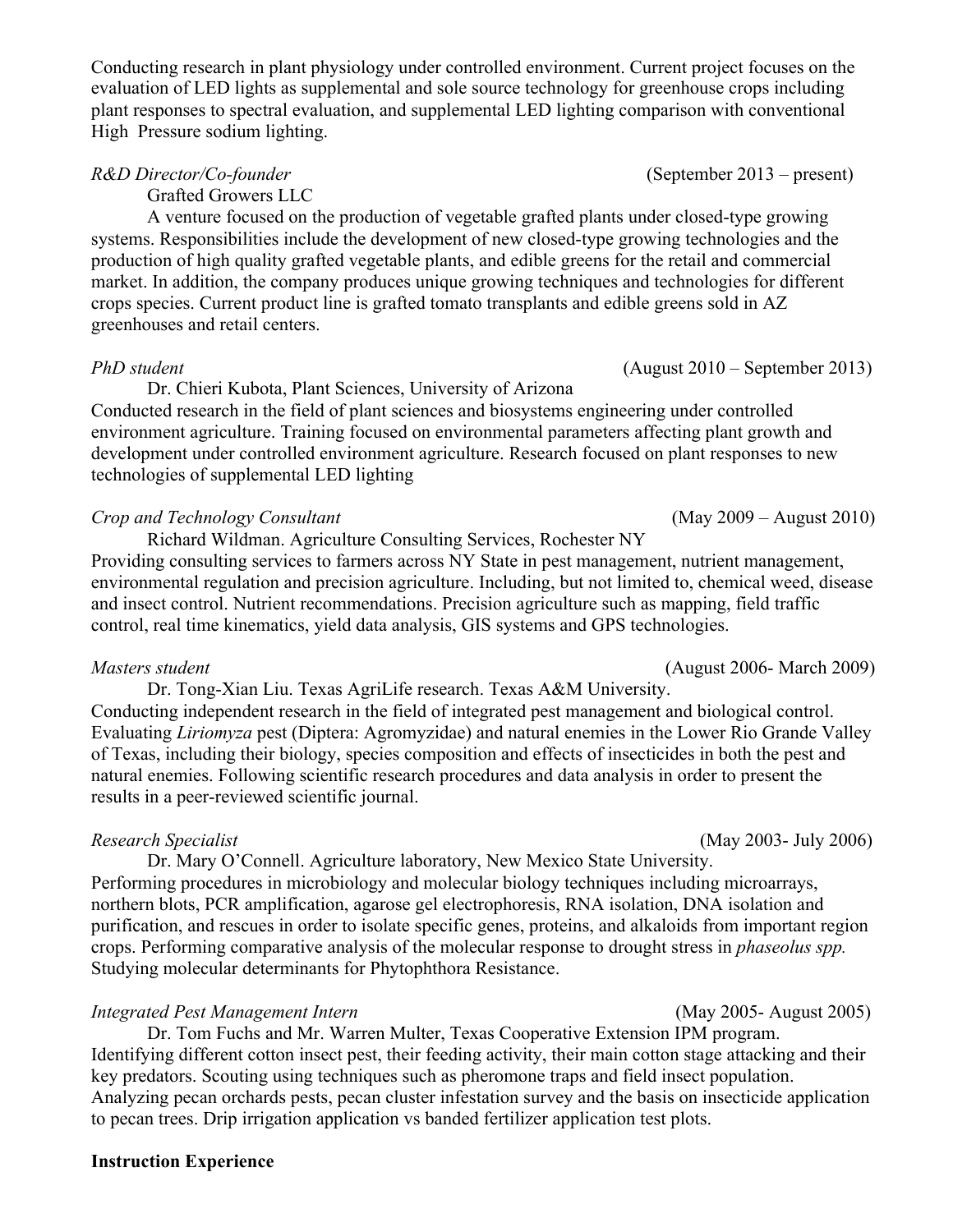## *Undergraduate student advisor* (January 2011- present)

University of Arizona School of Plant Sciences

Teaching undergraduate students to develop the critical skill set for impactful research. Including record keeping, decision making, time management, report writing, communication with producers, quality assurance, and experiment supervision. Graduate students under my supervision are required to disseminate their research work through publications and/or presentations on national conferences.

# *Graduate Student advisor* (September 2013- present)

University of Arizona School of Plant Sciences

Responsible of advising masters and Ph. D. students in terms of experimental design, statistical analysis, analytical instrumentation, and publication writing. Furthermore, I am also in charge of organizing and leading laboratory discussions in the Kubota research program.

# *Undergraduate internship supervisor* (September 2013- present)

Grafted Growers LLC Responsible on advising and training undergraduate student interns in terms of controlled environment agriculture and business management. Students in the internship are required to learn the basic skill set of a propagation grower, including plant growing, pest management, scheduling, supervision of entry level employees, and quality control. In addition, students are also required to interact with customers (retail garden centers, other growers) for feedback and new product development.

# *Extension teaching* (three courses taught)

University of Arizona; Grafted Growers LLC

Extension teaching to master gardeners and the community in the topics of vegetable grafting including the science and theory as well as hands on workshops.

# **Invited speaker presentations**

Transplant production under controlled environment with artificial light for greenhouse and indoor cultivation. International Congress on Controlled Environment Agriculture 2015 (ICCEA 2015).

Plant Lighting Basics & Applications. Greenhouse Crop Production & Engineering Design Short Course. Tucson, AZ. March 25 2015.

Light, the Critical and Limiting Factor. The Realities of Growing Plants Indoors Short Course. Tucson, AZ. July 21 2014.

Light in Controlled Environment Agriculture: Current and Emerging Technologies. Universidad Autónoma de San Luis Potosí, San Luis Potosí MX. July 15 2014.

Strategies to increase the production of grafted tomato transplants: Environmental Parameters, Automation, and Cold room storage. International Tomato Congress. Mazatlán, Sinaloa MX. June 18 2014.

Plant Lighting Basics & Applications. Greenhouse Crop Production & Engineering Design Short Course. Tucson, AZ. March 25 2014.

# **Conference Presentations**

-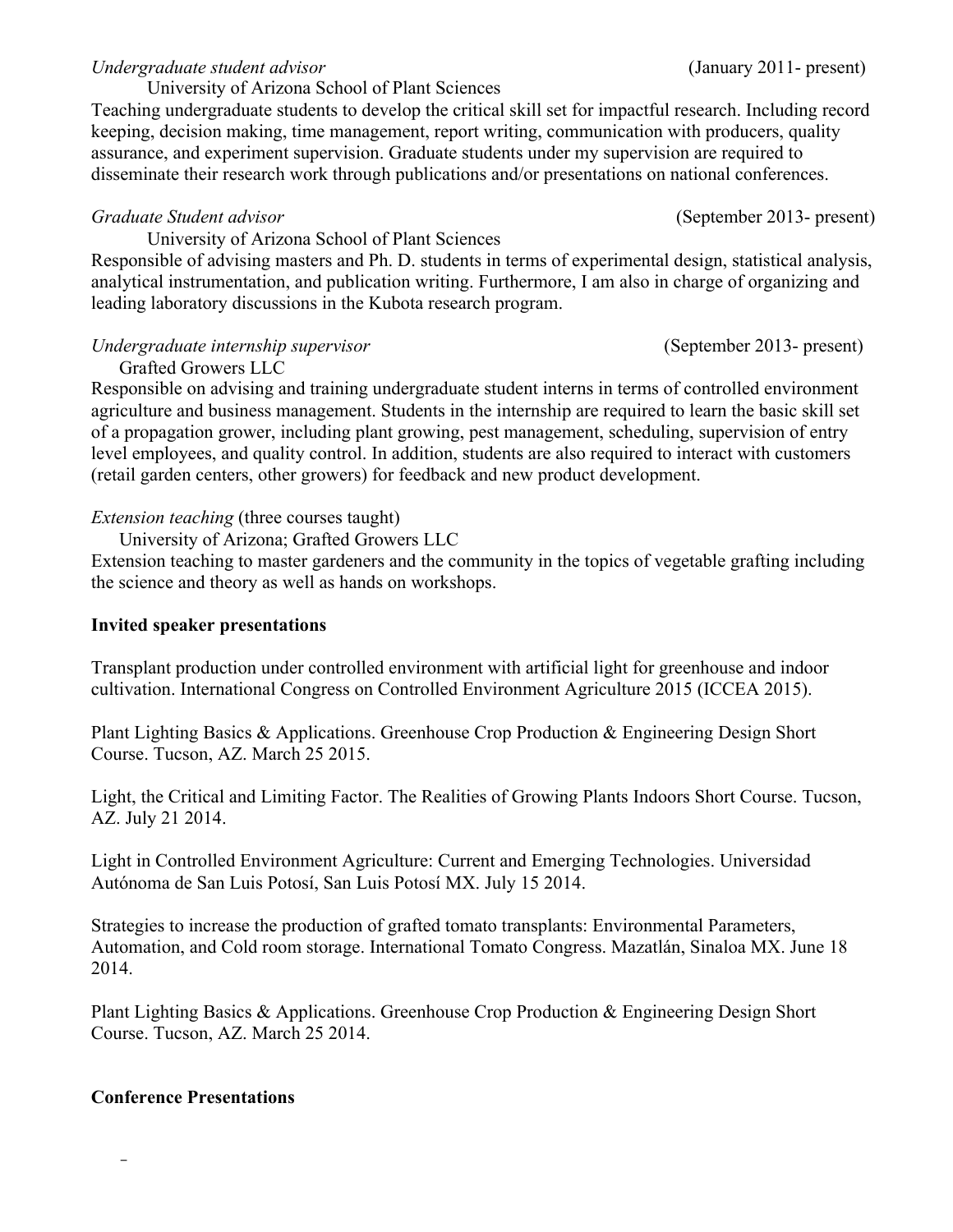- Oral presentation. End-of-Day Far-red Lighting to Mitigate Intumescences on Tomato Seedlings Grown under LEDs. ASHS national conference. August 2015, New Orleans, LA.
- Oral presentation. Blue Light Dose-response of Growth and Morphology of Tomato Seedlings under Different Blue and Red Photon Flux Ratios Using LEDs. ASHS national conference. August 2015 New Orleans, LA.
- Developing LED Lighting Technologies and Practices for Sustainable Specialty-Crop Production. February 20, 2015 Tucson, AZ.
- Oral presentation. Blue:Red photon flux ratios for the production of vegetable transplants. LED symposium- Developing LED Lighting Technologies and Practices for Sustainable Specialty-Crop Production. February 20, 2015 Tucson, AZ.
- Controlled Environment Working Group annual meeting. Controlled Environment Agriculture Center Research update. April 2014. Fairbanks, Alaska.
- Oral presentation. Controlled Environment Working Group annual meeting. Controlled Environment Agriculture Center Research update. April 2014. Fairbanks, Alaska.
- Oral presentation Greensys, LEDs supplemental lighting for vegetable transplants productionspectral. October 2013. Korea.
- Poster presentation Greensys 2013, Pulsing effects of supplemental LED lighting on cucumber seedlings. October 2013. Korea.
- Oral presentation American Society of Horticultural Science, Growth and morphology of greenhouse cucumber seedlings grown under varied solar daily light integrals with different LED red:blue ratio. August 2013. Desert Spring California.
- Oral presentation at the international light symposium. Optimization of light quality environment for vegetable transplant production. LightSym2012, October 2012. Wageningen, The Netherlands.
- Oral presentation American Society of Horticultural Science, Growth and morphology of greenhouse cucumber seedlings grown under varied solar daily light integrals with different LED red:blue ratio. August 2012. Miami Florida.
- Oral Presentation, *Liriomyza* (Diptera: Agromyzidae) leafminer and parasitoid species composition on pepper and effects by selected insecticides in South Texas. ESA Annual meeting November 2008. Reno NV.
- Seminar presentation, *Liriomyza* and parasitoid guilds in South Texas, Colegio de Posgraduados de la ciudad de Texcoco October 2008. Universidad de Chapingo Mexico.
- Oral presentation, Field insecticide evaluation against *Liriomyza* leafminers and associated parasitoids, Southwest Entomological Society of America SWESA 2008 Annual meeting, March 2008, Forth Worth TX.
- Poster Presentation, *Liriomyza* species composition and Parasitoid Guilds in South Texas, Entomological Society of America ESA 2007 Annual meeting, December 2007, San Diego CA.
- Poster Presentation, *Liriomyza* species composition and Parasitoid Guilds in South Texas. Biological Control without borders, International Organization of Biological Control, November 2007, Yucatan, Mexico.
- Seminar presentation, *Liriomyza* species composition and parasitoid guilds in peppers, Texas Pepper Conference, November 2007, Texas Agricultural Experiment Station. Weslaco TX.
- Poster presentation, *Liriomyza* species composition, associated parasitoid complex and effects on parasitoids of commonly used insecticides on vegetables in the lower rio grande valley of Texas. Entomological Society of America Branch Meeting, February 2007. Corpus Christi TX.
- International Hydroponics conference training (60 hours) Mexico Hydroponic Association, 2006, Toluca Mexico.
- Poster Presentation, *Liriomyza* Species composition, associated parasitoid complex and effects on parasitoids of commonly used insecticides on vegetables in the lower rio grande valley of Texas. Texas A&M Agriculture Conference, May 2007. College Station TX.